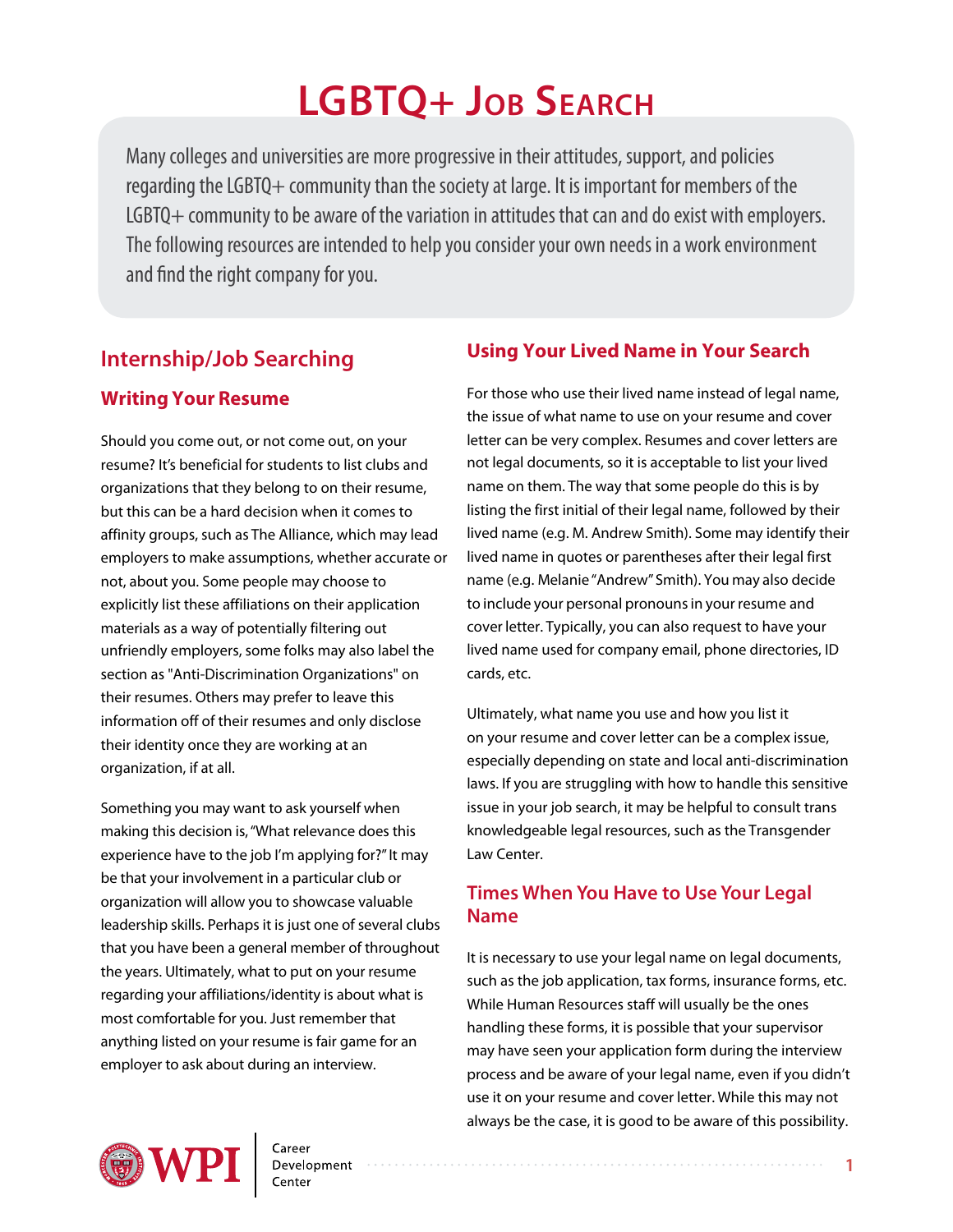### **Social Media**

As with your resume, you will want to think about whether or not you want to be out on social media while job searching. It is very common for potential employers to search for you on social media sites, such as Facebook or LinkedIn. If you decide that you don't want to be out in your job search process, you may want to go through your profile on these sites and think about what information is on them that you are or are not comfortable with an employer seeing. This is particularly important with Facebook, regardless of your identity, and all students should double check their privacy settings.

### **Identifying LGBTQ+ Friendly Employers**

Whenever you conduct a job or internship search, it is important to research organizations. If you are also a member of the LGBTQ+ community, there may be some particular things that you will want to look for as you conduct your research: What is the organization's culture around diversity? What type of benefits exist for employees who are transgender or in same-sex relationships? What is the company's antidiscrimination policy? You may not always find specific answers to these questions, but you shouldn't let that dissuade you from applying.

The HRC has a good resource on benefits for trans folks and dependents: **https://www.hrc.org/resources/transgender-inclusive-benefits-foremployees-and-dependents**

You can also check out the Human Rights Campaign's Corporate Equality Index to find LGBTQ+ friendly companies. You can find the report at **[hrc.org/campaigns/corporate-equality-index](http://www.hrc.org/campaigns/corporate-equality-index)**. Some noteworthy employers who had a top score of 100 in the 2020 index are:

- Adidas North America Inc.
- Apple Inc.
- Berkshire Hathaway
- Boston Scientific Corp.
- Cardinal Health Inc.
- Costco Wholesale Corp.
- CVS Health Corp.
- Facebook Inc.
- Ford Motor Co.
- General Motors Co.
- JPMorgan Chase & Co.
- McKesson Corp.
- Peloton Interactive Inc.
- Target Corp.
- The Kroger Co.
- UnitedHealth Group Inc.
- Walgreen Co.

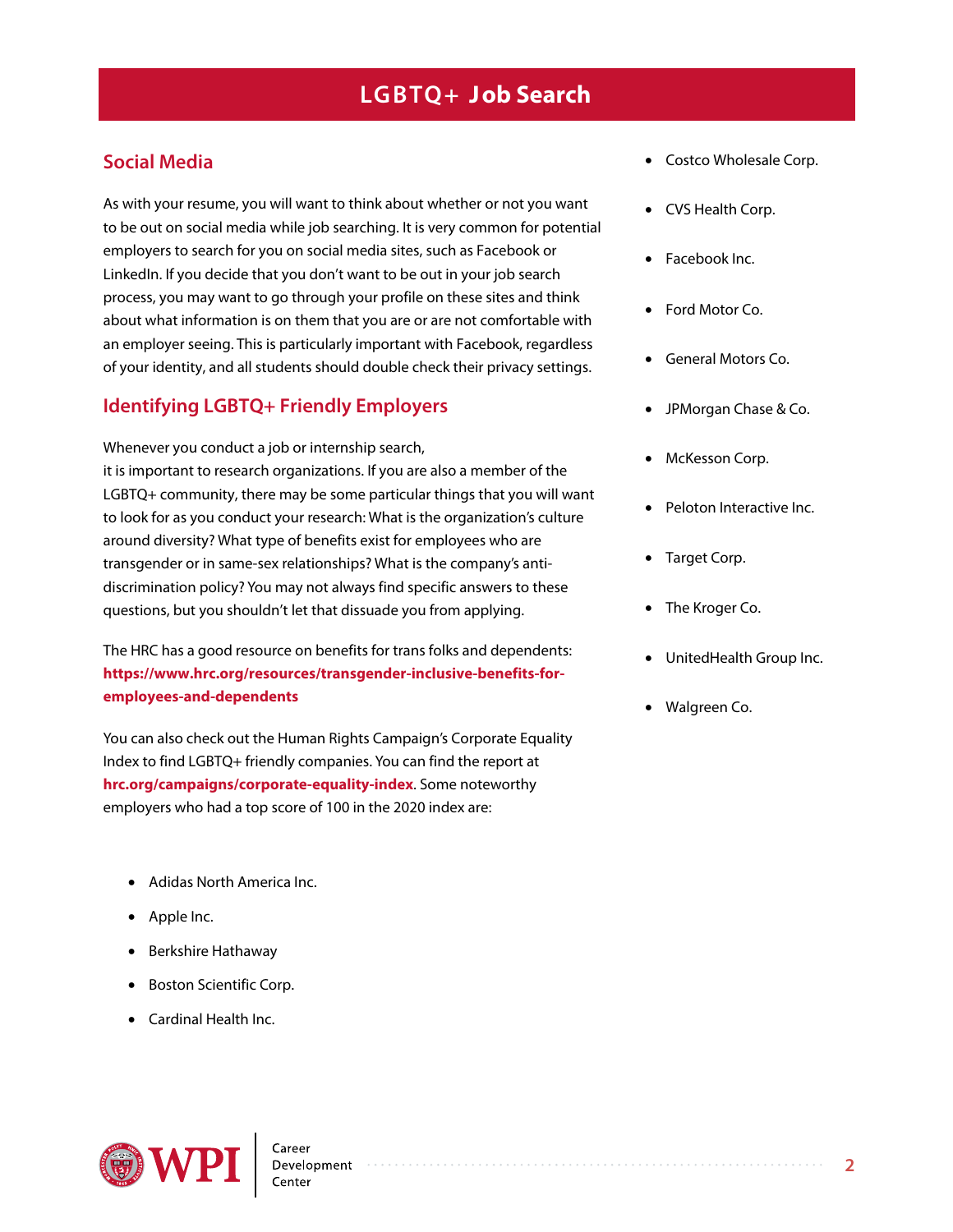### **Relocating**

Job searching isn't just a matter of finding the right position in the right company, but also in the right location. You may find a position that excites you, but if it's located in a community that is very hostile to LGBTQ+ people, is it the right position for you? Similarly, you may find a job in a very LGBTQ+ friendly area, but the position or the company just isn't what you want. Overall, the decision to relocate to an area that is new to you should be carefully considered. Making a pros/ cons list can be a very useful decision making tool. Some things that you will want to look into include:

- **Legal protections:** You can learn about the legal protections for the LGBTQ+ community in every state by visiting the HRC's Maps of State Laws & Policies at **[hrc.org/state\\_maps](www.hrc.org/state_maps)**.
- **Check out the local newspapers:** Are there instances of anti-LGBTQ+ sentiment/actions in the area? Do the newspapers feature stories on LGBTQ + news, people, organizations, events, etc.?
- **Google the area using key words such as "LGBTQ organizations", "LGBTQ friendly", or "pride events in ... area":** Are there organizations in the area that could assist you in meeting new people, locating appropriate real estate agents, or answering your questions?
- **Research the schools:** If you have children, check out the local schools to see what kind of support structure and policies are in place for LGBTQ+ youth and the children of LGBTQ+ parents.
- **Spend some time there:** If possible, visit the area and go to good people watching places, such as the mall or shops and restaurants in a downtown area, to observe the people.

# **On the Job**

### **Coming Out**

As we know, coming out is a lifelong and deeply personal process. For some, it is of paramount importance to be out in all aspects of their life. Others may view their sexual orientation and/or gender identity as just one piece of the puzzle that makes them who they are and may not feel that it is necessary to be fully out in every context of their life.

There is no one-size-fits-all approach to coming out, or not, on the job. If it is very important to you to be out in the workplace, then you will want to target companies that have a demonstrated history of being LGBTQ+ friendly. If you are more selective about who you are out to and being able to comfortably be out on the job is not a top priority for you, then you may still want to consider searching for opportunities in LGBTQ+ friendly companies, but you may also be open to employers who still have some work to do in this regard. Remember, no matter what you decide in terms of coming out on the job, it is your decision to make, and you should do whatever is best for you.

### **Dealing with Homophobia and/or Transphobia on the Job**

Whether or not you are out on the job, it is possible that you will experience anti-LGBTQ+ attitudes and sentiments in the workplace. Bias against LGBTQ+ people could stem from a coworker's religious beliefs or cultural background, or from general ignorance. Regardless of the reasons why someone in the workplace might be expressing bias, it is important that you protect and take care of yourself.

There is no one right way to respond to homophobia and/or transphobia, but some options that you may want to consider are: